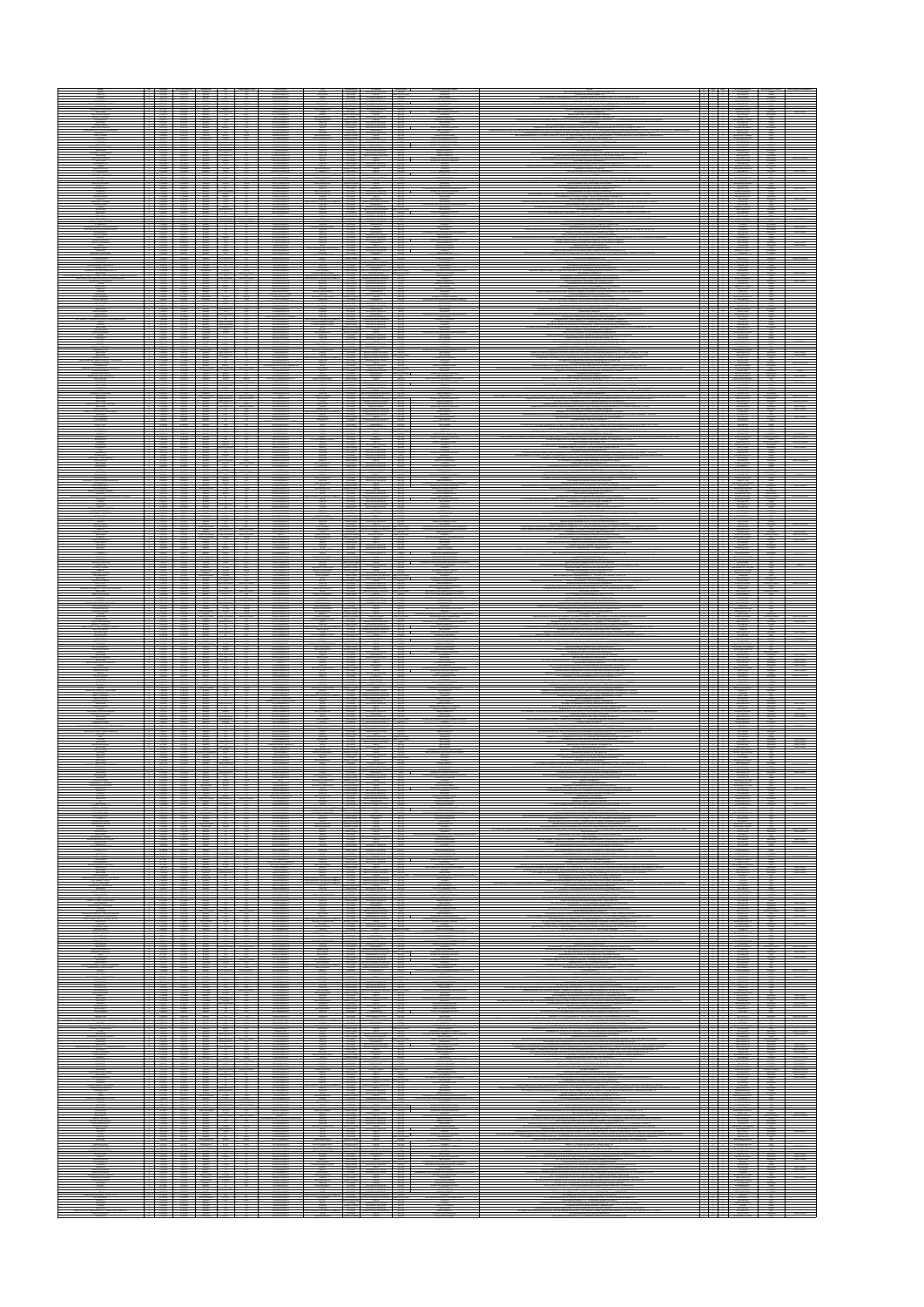| $\frac{1}{2}$ $\frac{1}{2}$ $\frac{1}{2}$                                                                                                                                                                                                                                                                                                                                                                                                                                           | $rac{1}{100000}$                                                                                                                                                                                                                                                                                                                                                                                                                                                                                                                                                                                                   |                                                                                                                                                                                         |                                                                                                                                                                                                                                                                                                                                                                                                                                                               |                      | न नाम              |
|-------------------------------------------------------------------------------------------------------------------------------------------------------------------------------------------------------------------------------------------------------------------------------------------------------------------------------------------------------------------------------------------------------------------------------------------------------------------------------------|--------------------------------------------------------------------------------------------------------------------------------------------------------------------------------------------------------------------------------------------------------------------------------------------------------------------------------------------------------------------------------------------------------------------------------------------------------------------------------------------------------------------------------------------------------------------------------------------------------------------|-----------------------------------------------------------------------------------------------------------------------------------------------------------------------------------------|---------------------------------------------------------------------------------------------------------------------------------------------------------------------------------------------------------------------------------------------------------------------------------------------------------------------------------------------------------------------------------------------------------------------------------------------------------------|----------------------|--------------------|
| $\frac{1}{1}$ $\frac{1}{2}$                                                                                                                                                                                                                                                                                                                                                                                                                                                         | UË                                                                                                                                                                                                                                                                                                                                                                                                                                                                                                                                                                                                                 |                                                                                                                                                                                         | a<br>Bangara<br>Bangara                                                                                                                                                                                                                                                                                                                                                                                                                                       |                      | H<br>$\rightarrow$ |
| $\frac{1}{2}$                                                                                                                                                                                                                                                                                                                                                                                                                                                                       |                                                                                                                                                                                                                                                                                                                                                                                                                                                                                                                                                                                                                    |                                                                                                                                                                                         |                                                                                                                                                                                                                                                                                                                                                                                                                                                               |                      |                    |
| $\frac{500}{200}$                                                                                                                                                                                                                                                                                                                                                                                                                                                                   | 篇                                                                                                                                                                                                                                                                                                                                                                                                                                                                                                                                                                                                                  |                                                                                                                                                                                         | <b>EXAMPLE</b>                                                                                                                                                                                                                                                                                                                                                                                                                                                |                      |                    |
| $\frac{1}{1}$ $\frac{900}{900}$                                                                                                                                                                                                                                                                                                                                                                                                                                                     | à.<br>豊                                                                                                                                                                                                                                                                                                                                                                                                                                                                                                                                                                                                            | $n$ 1700                                                                                                                                                                                | $\begin{array}{c}\n\frac{\sqrt{2}}{2} \\ \frac{\sqrt{2}}{2} \\ \frac{\sqrt{2}}{2} \\ \frac{\sqrt{2}}{2} \\ \frac{\sqrt{2}}{2} \\ \frac{\sqrt{2}}{2} \\ \frac{\sqrt{2}}{2} \\ \frac{\sqrt{2}}{2} \\ \frac{\sqrt{2}}{2} \\ \frac{\sqrt{2}}{2} \\ \frac{\sqrt{2}}{2} \\ \frac{\sqrt{2}}{2} \\ \frac{\sqrt{2}}{2} \\ \frac{\sqrt{2}}{2} \\ \frac{\sqrt{2}}{2} \\ \frac{\sqrt{2}}{2} \\ \frac{\sqrt{2}}{2} \\ \frac{\sqrt{2}}{2} \\ \frac{\sqrt{2}}{2} \\ \frac{\$ |                      | Ħ                  |
|                                                                                                                                                                                                                                                                                                                                                                                                                                                                                     |                                                                                                                                                                                                                                                                                                                                                                                                                                                                                                                                                                                                                    |                                                                                                                                                                                         |                                                                                                                                                                                                                                                                                                                                                                                                                                                               |                      |                    |
| Ħ                                                                                                                                                                                                                                                                                                                                                                                                                                                                                   | $rac{45.05}{45.05}$                                                                                                                                                                                                                                                                                                                                                                                                                                                                                                                                                                                                |                                                                                                                                                                                         |                                                                                                                                                                                                                                                                                                                                                                                                                                                               |                      |                    |
| $\frac{1}{1}$ $\frac{500}{500}$                                                                                                                                                                                                                                                                                                                                                                                                                                                     | $\begin{array}{c c c c} \hline m & 3 \\ \hline m & 3 \end{array}$                                                                                                                                                                                                                                                                                                                                                                                                                                                                                                                                                  |                                                                                                                                                                                         |                                                                                                                                                                                                                                                                                                                                                                                                                                                               |                      |                    |
| $\frac{1}{2}$                                                                                                                                                                                                                                                                                                                                                                                                                                                                       |                                                                                                                                                                                                                                                                                                                                                                                                                                                                                                                                                                                                                    |                                                                                                                                                                                         |                                                                                                                                                                                                                                                                                                                                                                                                                                                               |                      | $\equiv$           |
|                                                                                                                                                                                                                                                                                                                                                                                                                                                                                     |                                                                                                                                                                                                                                                                                                                                                                                                                                                                                                                                                                                                                    |                                                                                                                                                                                         |                                                                                                                                                                                                                                                                                                                                                                                                                                                               |                      |                    |
|                                                                                                                                                                                                                                                                                                                                                                                                                                                                                     |                                                                                                                                                                                                                                                                                                                                                                                                                                                                                                                                                                                                                    |                                                                                                                                                                                         |                                                                                                                                                                                                                                                                                                                                                                                                                                                               |                      | Ħ                  |
| $\frac{1}{1000}$                                                                                                                                                                                                                                                                                                                                                                                                                                                                    | ⇟                                                                                                                                                                                                                                                                                                                                                                                                                                                                                                                                                                                                                  | $\frac{63560}{63560}$                                                                                                                                                                   |                                                                                                                                                                                                                                                                                                                                                                                                                                                               |                      |                    |
| $\frac{1}{2}$                                                                                                                                                                                                                                                                                                                                                                                                                                                                       |                                                                                                                                                                                                                                                                                                                                                                                                                                                                                                                                                                                                                    |                                                                                                                                                                                         |                                                                                                                                                                                                                                                                                                                                                                                                                                                               |                      |                    |
|                                                                                                                                                                                                                                                                                                                                                                                                                                                                                     |                                                                                                                                                                                                                                                                                                                                                                                                                                                                                                                                                                                                                    |                                                                                                                                                                                         |                                                                                                                                                                                                                                                                                                                                                                                                                                                               |                      |                    |
| ₩                                                                                                                                                                                                                                                                                                                                                                                                                                                                                   | $\frac{1}{\sqrt{2}}$<br>dia.                                                                                                                                                                                                                                                                                                                                                                                                                                                                                                                                                                                       |                                                                                                                                                                                         | ₩                                                                                                                                                                                                                                                                                                                                                                                                                                                             |                      |                    |
| $\frac{1}{2}$                                                                                                                                                                                                                                                                                                                                                                                                                                                                       |                                                                                                                                                                                                                                                                                                                                                                                                                                                                                                                                                                                                                    | $\frac{NTSA}{NTSA}$                                                                                                                                                                     |                                                                                                                                                                                                                                                                                                                                                                                                                                                               |                      |                    |
|                                                                                                                                                                                                                                                                                                                                                                                                                                                                                     | a ang pagpalangan ng Pangalangan.<br>Pangangan ng Pangalangan                                                                                                                                                                                                                                                                                                                                                                                                                                                                                                                                                      | $\frac{K3560}{K3560}$                                                                                                                                                                   | <b>THE REPORT OF THE REPORT OF THE RE</b>                                                                                                                                                                                                                                                                                                                                                                                                                     |                      |                    |
| --------<br>8888888                                                                                                                                                                                                                                                                                                                                                                                                                                                                 | ł<br>÷                                                                                                                                                                                                                                                                                                                                                                                                                                                                                                                                                                                                             | $\begin{array}{ c c } \hline \begin{array}{c} \hline \text{N EAGS} \\ \hline \text{N EAGS} \\ \hline \text{N EAGS} \\ \hline \text{N EAGS} \\ \hline \end{array} \\ \hline \end{array}$ |                                                                                                                                                                                                                                                                                                                                                                                                                                                               |                      |                    |
|                                                                                                                                                                                                                                                                                                                                                                                                                                                                                     |                                                                                                                                                                                                                                                                                                                                                                                                                                                                                                                                                                                                                    |                                                                                                                                                                                         |                                                                                                                                                                                                                                                                                                                                                                                                                                                               |                      |                    |
|                                                                                                                                                                                                                                                                                                                                                                                                                                                                                     |                                                                                                                                                                                                                                                                                                                                                                                                                                                                                                                                                                                                                    |                                                                                                                                                                                         |                                                                                                                                                                                                                                                                                                                                                                                                                                                               |                      |                    |
| HE A                                                                                                                                                                                                                                                                                                                                                                                                                                                                                |                                                                                                                                                                                                                                                                                                                                                                                                                                                                                                                                                                                                                    |                                                                                                                                                                                         |                                                                                                                                                                                                                                                                                                                                                                                                                                                               | <b>Science Press</b> |                    |
|                                                                                                                                                                                                                                                                                                                                                                                                                                                                                     | ÷                                                                                                                                                                                                                                                                                                                                                                                                                                                                                                                                                                                                                  |                                                                                                                                                                                         |                                                                                                                                                                                                                                                                                                                                                                                                                                                               |                      |                    |
| $\frac{1}{1}$ $\frac{6503}{600}$                                                                                                                                                                                                                                                                                                                                                                                                                                                    |                                                                                                                                                                                                                                                                                                                                                                                                                                                                                                                                                                                                                    |                                                                                                                                                                                         |                                                                                                                                                                                                                                                                                                                                                                                                                                                               |                      |                    |
| $\frac{1}{1}$ $\frac{10004}{0004}$<br><b>CALL</b>                                                                                                                                                                                                                                                                                                                                                                                                                                   |                                                                                                                                                                                                                                                                                                                                                                                                                                                                                                                                                                                                                    |                                                                                                                                                                                         |                                                                                                                                                                                                                                                                                                                                                                                                                                                               |                      |                    |
|                                                                                                                                                                                                                                                                                                                                                                                                                                                                                     |                                                                                                                                                                                                                                                                                                                                                                                                                                                                                                                                                                                                                    |                                                                                                                                                                                         |                                                                                                                                                                                                                                                                                                                                                                                                                                                               |                      |                    |
|                                                                                                                                                                                                                                                                                                                                                                                                                                                                                     |                                                                                                                                                                                                                                                                                                                                                                                                                                                                                                                                                                                                                    |                                                                                                                                                                                         |                                                                                                                                                                                                                                                                                                                                                                                                                                                               |                      |                    |
| $\frac{52}{30}$                                                                                                                                                                                                                                                                                                                                                                                                                                                                     | in a bhaille an                                                                                                                                                                                                                                                                                                                                                                                                                                                                                                                                                                                                    |                                                                                                                                                                                         |                                                                                                                                                                                                                                                                                                                                                                                                                                                               |                      |                    |
| $\pm$                                                                                                                                                                                                                                                                                                                                                                                                                                                                               | $\frac{1}{2}$                                                                                                                                                                                                                                                                                                                                                                                                                                                                                                                                                                                                      | <b>Service</b>                                                                                                                                                                          | ÷                                                                                                                                                                                                                                                                                                                                                                                                                                                             |                      |                    |
|                                                                                                                                                                                                                                                                                                                                                                                                                                                                                     | 220                                                                                                                                                                                                                                                                                                                                                                                                                                                                                                                                                                                                                |                                                                                                                                                                                         |                                                                                                                                                                                                                                                                                                                                                                                                                                                               |                      |                    |
|                                                                                                                                                                                                                                                                                                                                                                                                                                                                                     | $\frac{1}{10}$                                                                                                                                                                                                                                                                                                                                                                                                                                                                                                                                                                                                     | $rac{0.1555}{0.1555}$                                                                                                                                                                   | S.                                                                                                                                                                                                                                                                                                                                                                                                                                                            |                      |                    |
| $\frac{1}{1}$                                                                                                                                                                                                                                                                                                                                                                                                                                                                       | $\frac{1}{2}$                                                                                                                                                                                                                                                                                                                                                                                                                                                                                                                                                                                                      |                                                                                                                                                                                         | R                                                                                                                                                                                                                                                                                                                                                                                                                                                             |                      |                    |
| $\begin{array}{c c} 1 & 0 & 0 & 0 \\ \hline 1 & 0 & 0 & 0 \\ \hline 2 & 0 & 0 & 0 \\ 0 & 0 & 0 & 0 \\ 0 & 0 & 0 & 0 \\ 0 & 0 & 0 & 0 \\ 0 & 0 & 0 & 0 \\ 0 & 0 & 0 & 0 \\ 0 & 0 & 0 & 0 \\ 0 & 0 & 0 & 0 \\ 0 & 0 & 0 & 0 \\ 0 & 0 & 0 & 0 \\ 0 & 0 & 0 & 0 \\ 0 & 0 & 0 & 0 \\ 0 & 0 & 0 & 0 \\ 0 & 0 & 0 & 0 & 0 \\ 0 & 0 & 0 & $                                                                                                                                                 | ÷                                                                                                                                                                                                                                                                                                                                                                                                                                                                                                                                                                                                                  |                                                                                                                                                                                         | E                                                                                                                                                                                                                                                                                                                                                                                                                                                             |                      |                    |
|                                                                                                                                                                                                                                                                                                                                                                                                                                                                                     |                                                                                                                                                                                                                                                                                                                                                                                                                                                                                                                                                                                                                    |                                                                                                                                                                                         |                                                                                                                                                                                                                                                                                                                                                                                                                                                               |                      |                    |
| $ \frac{1}{2}$                                                                                                                                                                                                                                                                                                                                                                                                                                                                      |                                                                                                                                                                                                                                                                                                                                                                                                                                                                                                                                                                                                                    |                                                                                                                                                                                         |                                                                                                                                                                                                                                                                                                                                                                                                                                                               |                      |                    |
| $ \frac{1}{2}$                                                                                                                                                                                                                                                                                                                                                                                                                                                                      | ⇟                                                                                                                                                                                                                                                                                                                                                                                                                                                                                                                                                                                                                  | $n + 666$                                                                                                                                                                               | Ē.                                                                                                                                                                                                                                                                                                                                                                                                                                                            |                      |                    |
| $ \frac{500}{500}$                                                                                                                                                                                                                                                                                                                                                                                                                                                                  | $\frac{1}{2}$                                                                                                                                                                                                                                                                                                                                                                                                                                                                                                                                                                                                      | $rac{1}{1000}$                                                                                                                                                                          |                                                                                                                                                                                                                                                                                                                                                                                                                                                               |                      |                    |
|                                                                                                                                                                                                                                                                                                                                                                                                                                                                                     |                                                                                                                                                                                                                                                                                                                                                                                                                                                                                                                                                                                                                    | <b>Service State</b>                                                                                                                                                                    |                                                                                                                                                                                                                                                                                                                                                                                                                                                               |                      |                    |
| $\begin{array}{c}\n 1.003 \\  -0.003 \\  -0.003\n\end{array}$                                                                                                                                                                                                                                                                                                                                                                                                                       | ji<br>H<br>62                                                                                                                                                                                                                                                                                                                                                                                                                                                                                                                                                                                                      | <b>SMACHO</b>                                                                                                                                                                           | es estas estas                                                                                                                                                                                                                                                                                                                                                                                                                                                |                      |                    |
| $\frac{3}{2}$                                                                                                                                                                                                                                                                                                                                                                                                                                                                       |                                                                                                                                                                                                                                                                                                                                                                                                                                                                                                                                                                                                                    |                                                                                                                                                                                         |                                                                                                                                                                                                                                                                                                                                                                                                                                                               |                      |                    |
| $\frac{1}{\sqrt{2}}$                                                                                                                                                                                                                                                                                                                                                                                                                                                                | $\frac{1}{2}$                                                                                                                                                                                                                                                                                                                                                                                                                                                                                                                                                                                                      | <b>ATAR</b><br>$\frac{1}{2}$                                                                                                                                                            |                                                                                                                                                                                                                                                                                                                                                                                                                                                               |                      |                    |
| $\begin{array}{ c c c c c } \hline \textbf{1} & \textbf{GMB} & \textbf{0} & \textbf{0} & \textbf{0} \\ \hline \textbf{1} & \textbf{GMB} & \textbf{0} & \textbf{0} & \textbf{0} & \textbf{0} \\ \hline \textbf{2} & \textbf{GMB} & \textbf{0} & \textbf{0} & \textbf{0} & \textbf{0} & \textbf{0} \\ \hline \textbf{3} & \textbf{GMB} & \textbf{0} & \textbf{0} & \textbf{0} & \textbf{0} & \textbf{0} & \textbf{0} & \textbf{0$                                                     | T                                                                                                                                                                                                                                                                                                                                                                                                                                                                                                                                                                                                                  | $\frac{1}{\sqrt{1000}}$                                                                                                                                                                 | a Maria da San                                                                                                                                                                                                                                                                                                                                                                                                                                                |                      |                    |
|                                                                                                                                                                                                                                                                                                                                                                                                                                                                                     |                                                                                                                                                                                                                                                                                                                                                                                                                                                                                                                                                                                                                    |                                                                                                                                                                                         |                                                                                                                                                                                                                                                                                                                                                                                                                                                               |                      |                    |
|                                                                                                                                                                                                                                                                                                                                                                                                                                                                                     |                                                                                                                                                                                                                                                                                                                                                                                                                                                                                                                                                                                                                    |                                                                                                                                                                                         |                                                                                                                                                                                                                                                                                                                                                                                                                                                               |                      |                    |
| $\begin{tabular}{ c c c c } \hline \multicolumn{1}{ c }{\multicolumn{1}{ c }{\multicolumn{1}{ c }{\multicolumn{1}{ c }{\multicolumn{1}{ c }{\multicolumn{1}{ c }{\multicolumn{1}{ c }{\multicolumn{1}{c }{\multicolumn{1}{c }{\multicolumn{1}{c }{\multicolumn{1}{c }{\multicolumn{1}{c }{\multicolumn{1}{c }{\multicolumn{1}{c }{\multicolumn{1}{c }{\multicolumn{1}{c }{\multicolumn{1}{c }{\multicolumn{1}{c }{\multicolumn{1}{c }{\multicolumn$                                 |                                                                                                                                                                                                                                                                                                                                                                                                                                                                                                                                                                                                                    | $A = 1000$<br>$-100-$                                                                                                                                                                   |                                                                                                                                                                                                                                                                                                                                                                                                                                                               |                      |                    |
| H                                                                                                                                                                                                                                                                                                                                                                                                                                                                                   | $\frac{m}{m}$                                                                                                                                                                                                                                                                                                                                                                                                                                                                                                                                                                                                      |                                                                                                                                                                                         |                                                                                                                                                                                                                                                                                                                                                                                                                                                               |                      |                    |
|                                                                                                                                                                                                                                                                                                                                                                                                                                                                                     | ÷<br>Load Mahlena<br>2.9                                                                                                                                                                                                                                                                                                                                                                                                                                                                                                                                                                                           |                                                                                                                                                                                         |                                                                                                                                                                                                                                                                                                                                                                                                                                                               |                      |                    |
|                                                                                                                                                                                                                                                                                                                                                                                                                                                                                     | <b>Bill</b>                                                                                                                                                                                                                                                                                                                                                                                                                                                                                                                                                                                                        |                                                                                                                                                                                         |                                                                                                                                                                                                                                                                                                                                                                                                                                                               |                      |                    |
|                                                                                                                                                                                                                                                                                                                                                                                                                                                                                     |                                                                                                                                                                                                                                                                                                                                                                                                                                                                                                                                                                                                                    | $rac{1}{1000}$                                                                                                                                                                          |                                                                                                                                                                                                                                                                                                                                                                                                                                                               |                      |                    |
|                                                                                                                                                                                                                                                                                                                                                                                                                                                                                     |                                                                                                                                                                                                                                                                                                                                                                                                                                                                                                                                                                                                                    | $n + 2n$                                                                                                                                                                                |                                                                                                                                                                                                                                                                                                                                                                                                                                                               |                      |                    |
| $\frac{1}{2}$                                                                                                                                                                                                                                                                                                                                                                                                                                                                       | <b>ANGLE MONGAGE</b><br>ł                                                                                                                                                                                                                                                                                                                                                                                                                                                                                                                                                                                          | $\frac{1}{\frac{1}{\frac{1}{2} \sum_{i=1}^{n} (1 - i)}$                                                                                                                                 | $\frac{m}{2}$                                                                                                                                                                                                                                                                                                                                                                                                                                                 |                      |                    |
|                                                                                                                                                                                                                                                                                                                                                                                                                                                                                     | ż.                                                                                                                                                                                                                                                                                                                                                                                                                                                                                                                                                                                                                 | $100 -$                                                                                                                                                                                 |                                                                                                                                                                                                                                                                                                                                                                                                                                                               |                      |                    |
| $-24$                                                                                                                                                                                                                                                                                                                                                                                                                                                                               |                                                                                                                                                                                                                                                                                                                                                                                                                                                                                                                                                                                                                    |                                                                                                                                                                                         |                                                                                                                                                                                                                                                                                                                                                                                                                                                               |                      |                    |
| $rac{1}{2}$<br><b>Chile</b>                                                                                                                                                                                                                                                                                                                                                                                                                                                         | <b>Bill</b>                                                                                                                                                                                                                                                                                                                                                                                                                                                                                                                                                                                                        | AT50                                                                                                                                                                                    |                                                                                                                                                                                                                                                                                                                                                                                                                                                               |                      |                    |
|                                                                                                                                                                                                                                                                                                                                                                                                                                                                                     | Ē                                                                                                                                                                                                                                                                                                                                                                                                                                                                                                                                                                                                                  |                                                                                                                                                                                         |                                                                                                                                                                                                                                                                                                                                                                                                                                                               |                      |                    |
|                                                                                                                                                                                                                                                                                                                                                                                                                                                                                     |                                                                                                                                                                                                                                                                                                                                                                                                                                                                                                                                                                                                                    |                                                                                                                                                                                         | ang ang ang                                                                                                                                                                                                                                                                                                                                                                                                                                                   |                      |                    |
|                                                                                                                                                                                                                                                                                                                                                                                                                                                                                     |                                                                                                                                                                                                                                                                                                                                                                                                                                                                                                                                                                                                                    |                                                                                                                                                                                         |                                                                                                                                                                                                                                                                                                                                                                                                                                                               |                      |                    |
| $\frac{1}{1}$ $\frac{330}{200}$<br>$\frac{1}{2}$ $\frac{330}{200}$<br>$\frac{330}{200}$                                                                                                                                                                                                                                                                                                                                                                                             | 叫棒                                                                                                                                                                                                                                                                                                                                                                                                                                                                                                                                                                                                                 |                                                                                                                                                                                         |                                                                                                                                                                                                                                                                                                                                                                                                                                                               |                      |                    |
|                                                                                                                                                                                                                                                                                                                                                                                                                                                                                     |                                                                                                                                                                                                                                                                                                                                                                                                                                                                                                                                                                                                                    |                                                                                                                                                                                         |                                                                                                                                                                                                                                                                                                                                                                                                                                                               |                      |                    |
| $\frac{900}{900}$                                                                                                                                                                                                                                                                                                                                                                                                                                                                   | 礨<br>÷<br>ł                                                                                                                                                                                                                                                                                                                                                                                                                                                                                                                                                                                                        | <b>NGC 18</b>                                                                                                                                                                           | $\begin{tabular}{ c c } \hline 0000 & 00000 \\ \hline 0000 & 00000 \\ \hline 0000 & 00000 \\ \hline 0000 & 00000 \\ \hline 0000 & 00000 \\ \hline \end{tabular}$                                                                                                                                                                                                                                                                                              |                      | H                  |
| ≡≋                                                                                                                                                                                                                                                                                                                                                                                                                                                                                  |                                                                                                                                                                                                                                                                                                                                                                                                                                                                                                                                                                                                                    |                                                                                                                                                                                         | t                                                                                                                                                                                                                                                                                                                                                                                                                                                             |                      |                    |
|                                                                                                                                                                                                                                                                                                                                                                                                                                                                                     |                                                                                                                                                                                                                                                                                                                                                                                                                                                                                                                                                                                                                    |                                                                                                                                                                                         | R                                                                                                                                                                                                                                                                                                                                                                                                                                                             |                      |                    |
|                                                                                                                                                                                                                                                                                                                                                                                                                                                                                     |                                                                                                                                                                                                                                                                                                                                                                                                                                                                                                                                                                                                                    |                                                                                                                                                                                         |                                                                                                                                                                                                                                                                                                                                                                                                                                                               |                      |                    |
|                                                                                                                                                                                                                                                                                                                                                                                                                                                                                     | $\frac{100}{7000}$ = $\frac{1}{100}$                                                                                                                                                                                                                                                                                                                                                                                                                                                                                                                                                                               |                                                                                                                                                                                         |                                                                                                                                                                                                                                                                                                                                                                                                                                                               |                      | ▦                  |
|                                                                                                                                                                                                                                                                                                                                                                                                                                                                                     |                                                                                                                                                                                                                                                                                                                                                                                                                                                                                                                                                                                                                    |                                                                                                                                                                                         | 關節語                                                                                                                                                                                                                                                                                                                                                                                                                                                           |                      | ₩                  |
| 繼<br>$\frac{1}{\sqrt{2}}$                                                                                                                                                                                                                                                                                                                                                                                                                                                           |                                                                                                                                                                                                                                                                                                                                                                                                                                                                                                                                                                                                                    |                                                                                                                                                                                         |                                                                                                                                                                                                                                                                                                                                                                                                                                                               |                      |                    |
|                                                                                                                                                                                                                                                                                                                                                                                                                                                                                     |                                                                                                                                                                                                                                                                                                                                                                                                                                                                                                                                                                                                                    |                                                                                                                                                                                         |                                                                                                                                                                                                                                                                                                                                                                                                                                                               |                      | $\frac{1}{2}$      |
|                                                                                                                                                                                                                                                                                                                                                                                                                                                                                     |                                                                                                                                                                                                                                                                                                                                                                                                                                                                                                                                                                                                                    |                                                                                                                                                                                         |                                                                                                                                                                                                                                                                                                                                                                                                                                                               |                      |                    |
| - 22<br>$\frac{1}{2}$                                                                                                                                                                                                                                                                                                                                                                                                                                                               | $\frac{1}{2}$<br>$\frac{1}{2}$                                                                                                                                                                                                                                                                                                                                                                                                                                                                                                                                                                                     |                                                                                                                                                                                         |                                                                                                                                                                                                                                                                                                                                                                                                                                                               |                      |                    |
|                                                                                                                                                                                                                                                                                                                                                                                                                                                                                     | <b>Mills</b><br>ᄴ                                                                                                                                                                                                                                                                                                                                                                                                                                                                                                                                                                                                  |                                                                                                                                                                                         | ₩                                                                                                                                                                                                                                                                                                                                                                                                                                                             |                      |                    |
|                                                                                                                                                                                                                                                                                                                                                                                                                                                                                     |                                                                                                                                                                                                                                                                                                                                                                                                                                                                                                                                                                                                                    |                                                                                                                                                                                         |                                                                                                                                                                                                                                                                                                                                                                                                                                                               |                      |                    |
|                                                                                                                                                                                                                                                                                                                                                                                                                                                                                     | ALGO HOMA<br>  Music   Music<br>  Music   Kalendarum<br>  Music   Kalendarum                                                                                                                                                                                                                                                                                                                                                                                                                                                                                                                                       |                                                                                                                                                                                         | ÷                                                                                                                                                                                                                                                                                                                                                                                                                                                             |                      |                    |
|                                                                                                                                                                                                                                                                                                                                                                                                                                                                                     |                                                                                                                                                                                                                                                                                                                                                                                                                                                                                                                                                                                                                    |                                                                                                                                                                                         |                                                                                                                                                                                                                                                                                                                                                                                                                                                               |                      | 1000000            |
|                                                                                                                                                                                                                                                                                                                                                                                                                                                                                     |                                                                                                                                                                                                                                                                                                                                                                                                                                                                                                                                                                                                                    |                                                                                                                                                                                         |                                                                                                                                                                                                                                                                                                                                                                                                                                                               |                      |                    |
| $\begin{tabular}{ c c c } \hline \multicolumn{1}{ c }{\multicolumn{1}{ c }{\multicolumn{1}{ c }{\multicolumn{1}{ c }{\multicolumn{1}{ c }{\multicolumn{1}{ c }{\multicolumn{1}{ c }{\multicolumn{1}{ c }{\multicolumn{1}{ c }{\multicolumn{1}{ c }{\multicolumn{1}{ c }{\multicolumn{1}{ c }{\multicolumn{1}{ c }{\multicolumn{1}{ c }{\multicolumn{1}{ c }{\multicolumn{1}{ c }{\multicolumn{1}{ c }{\multicolumn{1}{ c }{\multicolumn{$                                           |                                                                                                                                                                                                                                                                                                                                                                                                                                                                                                                                                                                                                    |                                                                                                                                                                                         |                                                                                                                                                                                                                                                                                                                                                                                                                                                               |                      |                    |
|                                                                                                                                                                                                                                                                                                                                                                                                                                                                                     |                                                                                                                                                                                                                                                                                                                                                                                                                                                                                                                                                                                                                    |                                                                                                                                                                                         | Based                                                                                                                                                                                                                                                                                                                                                                                                                                                         |                      | H                  |
|                                                                                                                                                                                                                                                                                                                                                                                                                                                                                     | $\frac{1}{\sqrt{2}}$                                                                                                                                                                                                                                                                                                                                                                                                                                                                                                                                                                                               |                                                                                                                                                                                         | ₩                                                                                                                                                                                                                                                                                                                                                                                                                                                             |                      |                    |
| $ \frac{9989}{9888}$                                                                                                                                                                                                                                                                                                                                                                                                                                                                |                                                                                                                                                                                                                                                                                                                                                                                                                                                                                                                                                                                                                    | <b>WASHER</b><br>776                                                                                                                                                                    | $\frac{1}{2}$                                                                                                                                                                                                                                                                                                                                                                                                                                                 |                      | $\frac{1}{1}$      |
| $+$                                                                                                                                                                                                                                                                                                                                                                                                                                                                                 | $\equiv$ $\rightarrow$                                                                                                                                                                                                                                                                                                                                                                                                                                                                                                                                                                                             |                                                                                                                                                                                         |                                                                                                                                                                                                                                                                                                                                                                                                                                                               |                      |                    |
|                                                                                                                                                                                                                                                                                                                                                                                                                                                                                     |                                                                                                                                                                                                                                                                                                                                                                                                                                                                                                                                                                                                                    |                                                                                                                                                                                         |                                                                                                                                                                                                                                                                                                                                                                                                                                                               |                      |                    |
|                                                                                                                                                                                                                                                                                                                                                                                                                                                                                     | ÷<br>$\frac{1}{2}$                                                                                                                                                                                                                                                                                                                                                                                                                                                                                                                                                                                                 |                                                                                                                                                                                         | €                                                                                                                                                                                                                                                                                                                                                                                                                                                             |                      |                    |
| ≢                                                                                                                                                                                                                                                                                                                                                                                                                                                                                   | $\frac{1}{10}$ $\frac{1}{4}$                                                                                                                                                                                                                                                                                                                                                                                                                                                                                                                                                                                       |                                                                                                                                                                                         | ÷                                                                                                                                                                                                                                                                                                                                                                                                                                                             |                      |                    |
|                                                                                                                                                                                                                                                                                                                                                                                                                                                                                     | I                                                                                                                                                                                                                                                                                                                                                                                                                                                                                                                                                                                                                  | 甜菜                                                                                                                                                                                      |                                                                                                                                                                                                                                                                                                                                                                                                                                                               |                      |                    |
|                                                                                                                                                                                                                                                                                                                                                                                                                                                                                     | 端<br>÷                                                                                                                                                                                                                                                                                                                                                                                                                                                                                                                                                                                                             |                                                                                                                                                                                         | 闘闘                                                                                                                                                                                                                                                                                                                                                                                                                                                            |                      |                    |
|                                                                                                                                                                                                                                                                                                                                                                                                                                                                                     |                                                                                                                                                                                                                                                                                                                                                                                                                                                                                                                                                                                                                    | $+100$                                                                                                                                                                                  |                                                                                                                                                                                                                                                                                                                                                                                                                                                               |                      |                    |
|                                                                                                                                                                                                                                                                                                                                                                                                                                                                                     |                                                                                                                                                                                                                                                                                                                                                                                                                                                                                                                                                                                                                    |                                                                                                                                                                                         | ≣                                                                                                                                                                                                                                                                                                                                                                                                                                                             |                      |                    |
|                                                                                                                                                                                                                                                                                                                                                                                                                                                                                     | AMSZON                                                                                                                                                                                                                                                                                                                                                                                                                                                                                                                                                                                                             |                                                                                                                                                                                         | ₩                                                                                                                                                                                                                                                                                                                                                                                                                                                             |                      |                    |
|                                                                                                                                                                                                                                                                                                                                                                                                                                                                                     | 쁣                                                                                                                                                                                                                                                                                                                                                                                                                                                                                                                                                                                                                  |                                                                                                                                                                                         |                                                                                                                                                                                                                                                                                                                                                                                                                                                               |                      |                    |
|                                                                                                                                                                                                                                                                                                                                                                                                                                                                                     | $rac{1}{26}$ as                                                                                                                                                                                                                                                                                                                                                                                                                                                                                                                                                                                                    |                                                                                                                                                                                         |                                                                                                                                                                                                                                                                                                                                                                                                                                                               |                      |                    |
|                                                                                                                                                                                                                                                                                                                                                                                                                                                                                     | $\frac{\partial \mathbf{B}}{\partial \mathbf{B}}$                                                                                                                                                                                                                                                                                                                                                                                                                                                                                                                                                                  | $\equiv$<br>$-1001$                                                                                                                                                                     |                                                                                                                                                                                                                                                                                                                                                                                                                                                               |                      | $\rightarrow$      |
|                                                                                                                                                                                                                                                                                                                                                                                                                                                                                     |                                                                                                                                                                                                                                                                                                                                                                                                                                                                                                                                                                                                                    |                                                                                                                                                                                         |                                                                                                                                                                                                                                                                                                                                                                                                                                                               |                      |                    |
| ■<br>$\frac{1}{2}$                                                                                                                                                                                                                                                                                                                                                                                                                                                                  |                                                                                                                                                                                                                                                                                                                                                                                                                                                                                                                                                                                                                    |                                                                                                                                                                                         |                                                                                                                                                                                                                                                                                                                                                                                                                                                               |                      |                    |
|                                                                                                                                                                                                                                                                                                                                                                                                                                                                                     | ķ                                                                                                                                                                                                                                                                                                                                                                                                                                                                                                                                                                                                                  |                                                                                                                                                                                         |                                                                                                                                                                                                                                                                                                                                                                                                                                                               |                      |                    |
| $\begin{tabular}{ c c c c } \hline . & . & . & . & . \\ \hline . & . & . & . & . \\ \hline . & . & . & . & . \\ \hline . & . & . & . & . \\ \hline . & . & . & . & . \\ \hline . & . & . & . & . \\ \hline . & . & . & . & . \\ \hline . & . & . & . & . \\ \hline . & . & . & . & . \\ \hline . & . & . & . & . \\ \hline . & . & . & . & . \\ \hline . & . & . & . & . \\ \hline . & . & . & . & . \\ \hline . & . & . & . & . \\ \hline . & . & . & . & . \\ \hline . & . & . &$ |                                                                                                                                                                                                                                                                                                                                                                                                                                                                                                                                                                                                                    |                                                                                                                                                                                         | a a an an Salamana.<br>Tagairtí                                                                                                                                                                                                                                                                                                                                                                                                                               |                      | ili<br>Hi          |
|                                                                                                                                                                                                                                                                                                                                                                                                                                                                                     | I<br>$\begin{tabular}{ c c c c } \hline Re & $\alpha$ & $\beta$ & $\gamma$ \\ \hline $\alpha$ & $\alpha$ & $\gamma$ & $\gamma$ \\ \hline $\alpha$ & $\alpha$ & $\gamma$ & $\gamma$ \\ \hline $\alpha$ & $\alpha$ & $\gamma$ & $\gamma$ \\ \hline $\alpha$ & $\alpha$ & $\gamma$ & $\gamma$ \\ \hline $\alpha$ & $\alpha$ & $\gamma$ & $\gamma$ & $\gamma$ \\ \hline $\alpha$ & $\alpha$ & $\gamma$ & $\gamma$ & $\gamma$ \\ \hline $\alpha$ & $\alpha$ & $\gamma$ & $\gamma$ & $\gamma$ \\ \hline $\alpha$ & $\alpha$ & $\gamma$ & $\gamma$ & $\gamma$ \\ \hline $\alpha$ & $\alpha$ & $\gamma$ & $\gamma$ &$<br>÷ |                                                                                                                                                                                         |                                                                                                                                                                                                                                                                                                                                                                                                                                                               |                      |                    |
| <u>i se</u><br>- se                                                                                                                                                                                                                                                                                                                                                                                                                                                                 |                                                                                                                                                                                                                                                                                                                                                                                                                                                                                                                                                                                                                    | <b><i><u>ATAO AMERICAN</u></i></b>                                                                                                                                                      |                                                                                                                                                                                                                                                                                                                                                                                                                                                               |                      |                    |
|                                                                                                                                                                                                                                                                                                                                                                                                                                                                                     | $\frac{1}{2}$                                                                                                                                                                                                                                                                                                                                                                                                                                                                                                                                                                                                      |                                                                                                                                                                                         | i                                                                                                                                                                                                                                                                                                                                                                                                                                                             |                      | ▒                  |
|                                                                                                                                                                                                                                                                                                                                                                                                                                                                                     |                                                                                                                                                                                                                                                                                                                                                                                                                                                                                                                                                                                                                    | n 1500                                                                                                                                                                                  |                                                                                                                                                                                                                                                                                                                                                                                                                                                               |                      |                    |
| ♦                                                                                                                                                                                                                                                                                                                                                                                                                                                                                   | $\begin{tabular}{ c c c c c c c } \hline & $0.95 & $0.95 & $0.95 \\ \hline $0.05 & $0.95 & $0.95 & $0.95 \\ \hline $0.05 & $0.95 & $0.95 & $0.95 \\ \hline $0.05 & $0.95 & $0.95 & $0.95 \\ \hline $0.05 & $0.95 & $0.95 & $0.95 \\ \hline $0.05 & $0.95 & $0.95 & $0.95 \\ \hline $0.05 & $0.95 & $0.95 & $0.95 \\ \hline $0.05 & $0.95$                                                                                                                                                                                                                                                                          |                                                                                                                                                                                         | 闘闘                                                                                                                                                                                                                                                                                                                                                                                                                                                            |                      |                    |
|                                                                                                                                                                                                                                                                                                                                                                                                                                                                                     | $\frac{m}{m}$                                                                                                                                                                                                                                                                                                                                                                                                                                                                                                                                                                                                      |                                                                                                                                                                                         |                                                                                                                                                                                                                                                                                                                                                                                                                                                               |                      |                    |
| $-$                                                                                                                                                                                                                                                                                                                                                                                                                                                                                 | $\frac{1}{2}$<br>$\frac{1}{100}$<br>-van                                                                                                                                                                                                                                                                                                                                                                                                                                                                                                                                                                           | $-2256$                                                                                                                                                                                 | <b>SOLU</b>                                                                                                                                                                                                                                                                                                                                                                                                                                                   |                      | ▒<br>Ħ             |